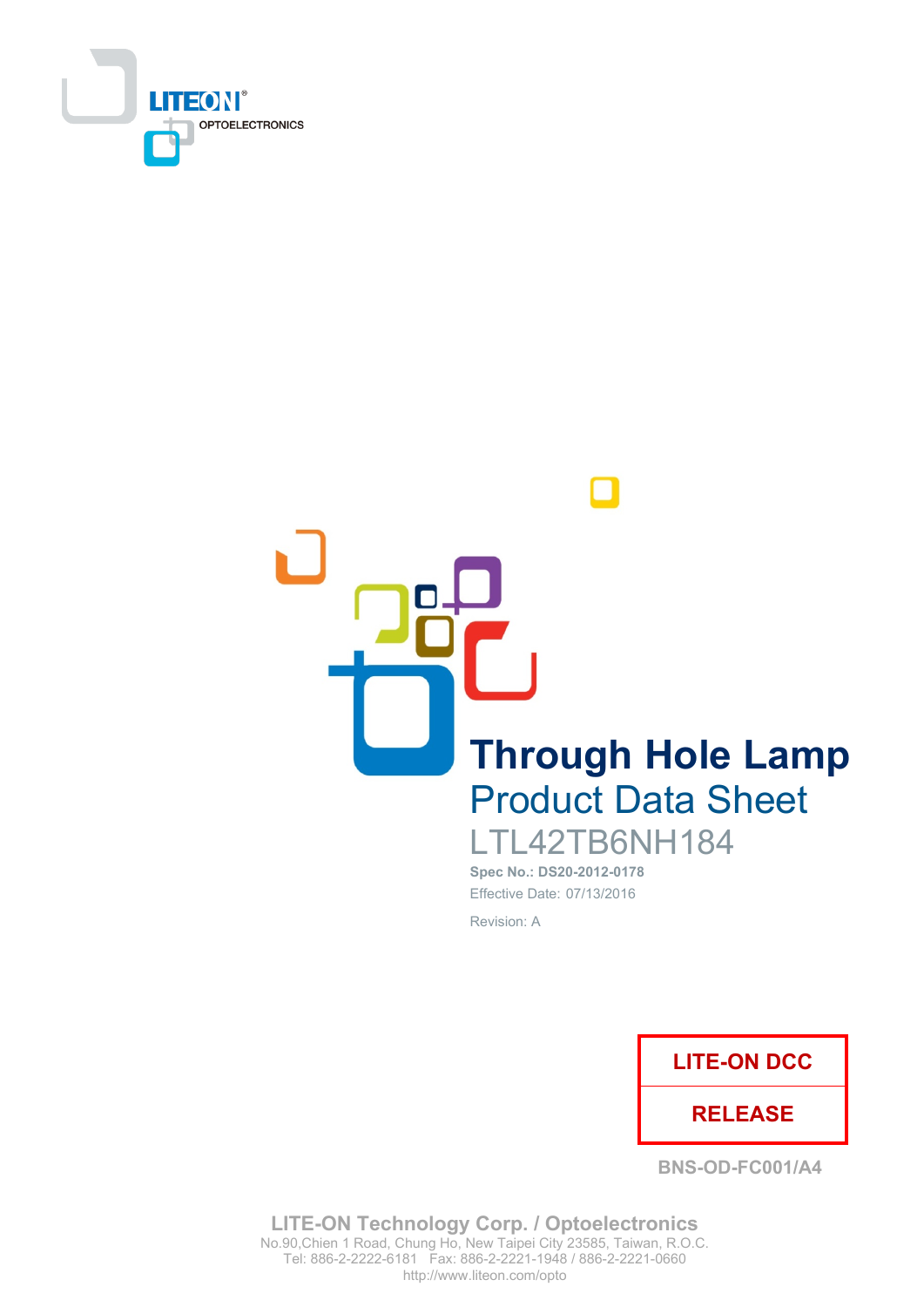



Through Hole Lamp<br>LTL42TB6NH184

# **Through Hole Lamp**

# LTL42TB6NH184

| <b>Rev</b>                                   | <b>Description</b>            | <b>By</b>  | <b>Date</b> |  |  |  |
|----------------------------------------------|-------------------------------|------------|-------------|--|--|--|
|                                              |                               |            |             |  |  |  |
|                                              |                               |            |             |  |  |  |
|                                              |                               |            |             |  |  |  |
|                                              |                               |            |             |  |  |  |
|                                              |                               |            |             |  |  |  |
|                                              |                               |            |             |  |  |  |
| Above data for PD and Customer tracking only |                               |            |             |  |  |  |
|                                              | New Specification             | Chalerm Y. | 10/25/2012  |  |  |  |
| $\overline{A}$                               | Outline Dimensions correction | Javy H.    | 06/24/2016  |  |  |  |
|                                              |                               |            |             |  |  |  |
|                                              |                               |            |             |  |  |  |
|                                              |                               |            |             |  |  |  |
|                                              |                               |            |             |  |  |  |

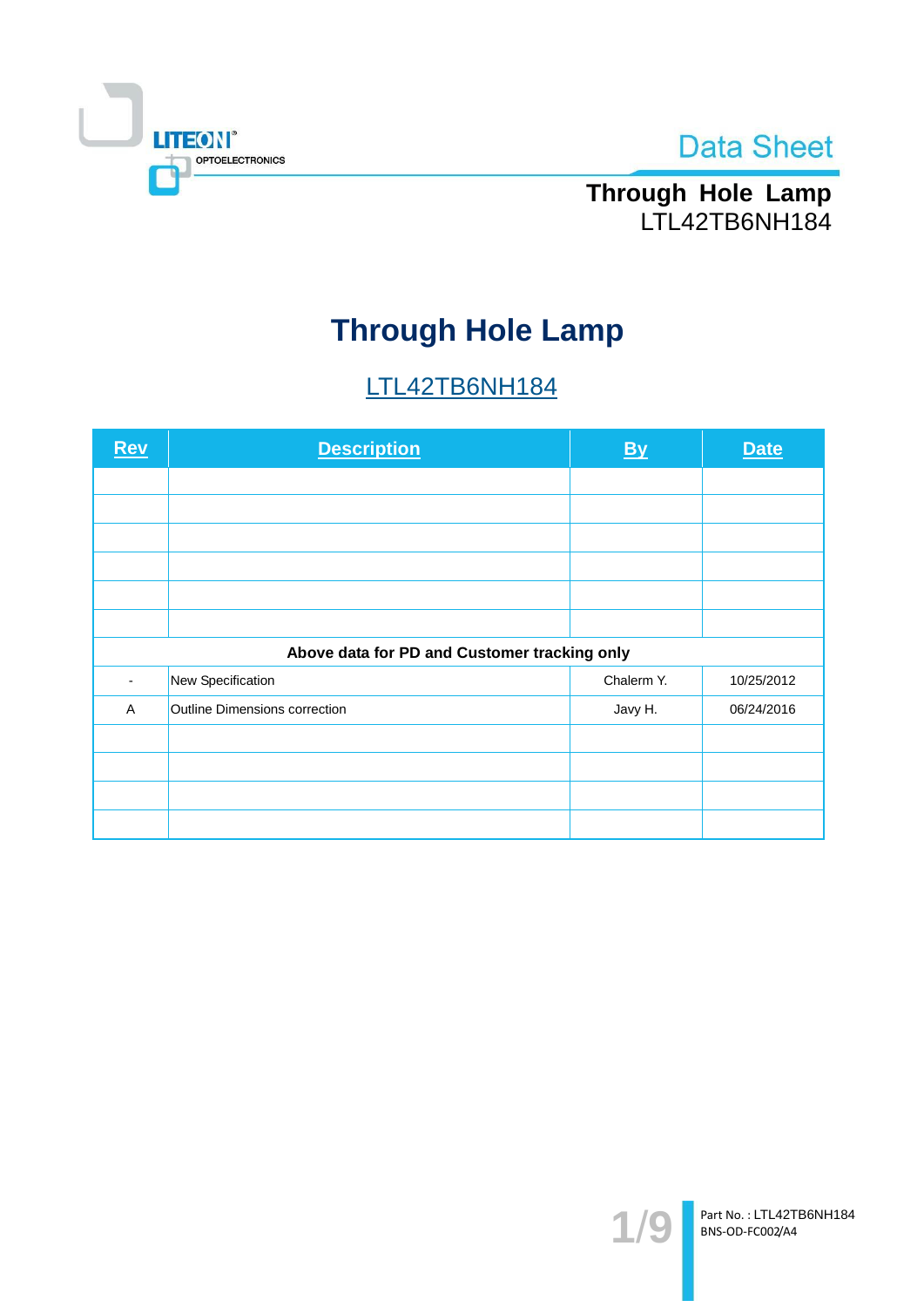

# **Through Hole Lamp** LTL42TB6NH184

### 1. Description

CBI (Circuit Board Indicator) is a black plastic right angle Holder (Housing) which mates with Lite-On LED lamps. Lite-On CBI is available in a wide variety of packages, including top-view (Spacer) or right angle and horizontal or vertical arrays which is stackable and easy to assembly.

### 1.1. Features

- Designed for ease in circuit board assembly.  $\blacksquare$
- Black case enhance contrast ratio.  $\blacksquare$
- $\blacksquare$ Solid state light source.
- Low power consumption & High efficiency.
- Lead free product & RoHS Compliant.
- T-1 lamp: emitted color is InGaN blue 470nm chip.

#### **1.2. Applications**

- Computer
- Communication
- Consumer
- Industrial

### **2. Outline Dimensions**





- 1. All dimensions are in millimeters (inches).
- 2. Tolerance is ±0.25mm (.010") unless otherwise noted.
- 3. The Holder (Housing) material is plastic / black.
- 4. LED lamp is blue color with water clear lens.
- 5. Specifications are subject to change without notice.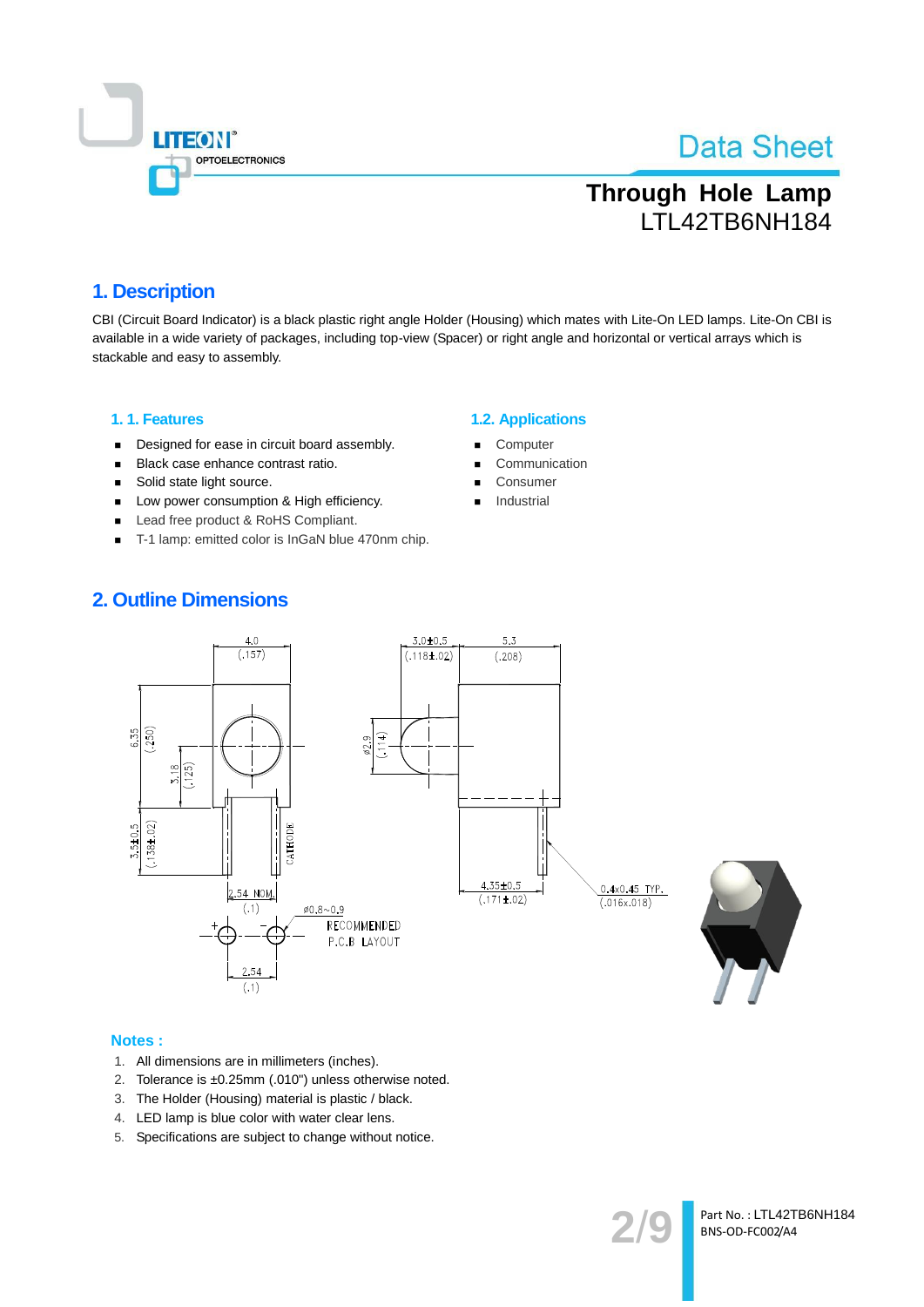

# Through Hole Lamp LTL42TB6NH184

### 3. Absolute Maximum Ratings at TA=25°C

| <b>Parameter</b>                                   | <b>Maximum Rating</b>                                 | <b>Unit</b>           |  |
|----------------------------------------------------|-------------------------------------------------------|-----------------------|--|
| Power Dissipation                                  | 120                                                   | mW                    |  |
| <b>Peak Forward Current</b>                        |                                                       |                       |  |
| (Duty Cycle $\leq$ 1/10, Pulse Width $\leq$ 0.1ms) | 100                                                   | mA                    |  |
| <b>DC Forward Current</b>                          | 30                                                    | mA                    |  |
| Derating Linear From 35°C                          | 0.4                                                   | $mA$ <sup>o</sup> $C$ |  |
| <b>Operating Temperature Range</b>                 | -25 $\mathrm{^{\circ}C}$ to + 80 $\mathrm{^{\circ}C}$ |                       |  |
| Storage Temperature Range                          | $-30^{\circ}$ C to + 100 $^{\circ}$ C                 |                       |  |
| <b>Lead Soldering Temperature</b>                  |                                                       |                       |  |
| [2.0mm (.079") From Body]                          | 260°C for 5 Seconds Max.                              |                       |  |

### 4. Electrical / Optical Characteristics at TA=25°C

| <b>Parameter</b>         | <b>Symbol</b> | Min. | Typ. | Max. | <b>Unit</b> | <b>Test Condition</b> |
|--------------------------|---------------|------|------|------|-------------|-----------------------|
|                          |               | 310  | 900  | 1500 |             | $IF = 20mA$           |
| Luminous Intensity       | IV            |      |      |      | mcd         | Note 1, 5             |
| Viewing Angle            | 201/2         |      | 45   |      | deg         | Note $2$ (Fig.6)      |
|                          | λP            |      |      |      | Measurement |                       |
| Peak Emission Wavelength |               |      | 468  |      | nm          | @Peak (Fig.1)         |
| Dominant Wavelength      | λd            | 465  | 470  | 475  | nm          | IF=20 mA, Note 4      |
| Spectral Line Half-Width | Δλ            |      | 25   |      | nm          |                       |
| <b>Forward Voltage</b>   | <b>VF</b>     |      | 3.5  | 4.0  | $\vee$      | $IF = 20mA$           |
| <b>Reverse Current</b>   | IR.           |      |      | 100  | μA          | $VR = 5V$ , Note 6    |

### NOTE:

1. Luminous intensity is measured with a light sensor and filter combination that approximates the CIE eye-response curve.

2. 01/2 is the off-axis angle at which the luminous intensity is half the axial luminous intensity.

- 3. Iv classification code is marked on each packing bag.
- 4. The dominant wavelength, Ad is derived from the CIE chromaticity diagram and represents the single wavelength which defines the color of the device.
- 5. Iv guarantee must be included with ±15% testing tolerance.

6. Reverse voltage (VR) condition is applied for IR test only. The device is not designed for reverse operation.

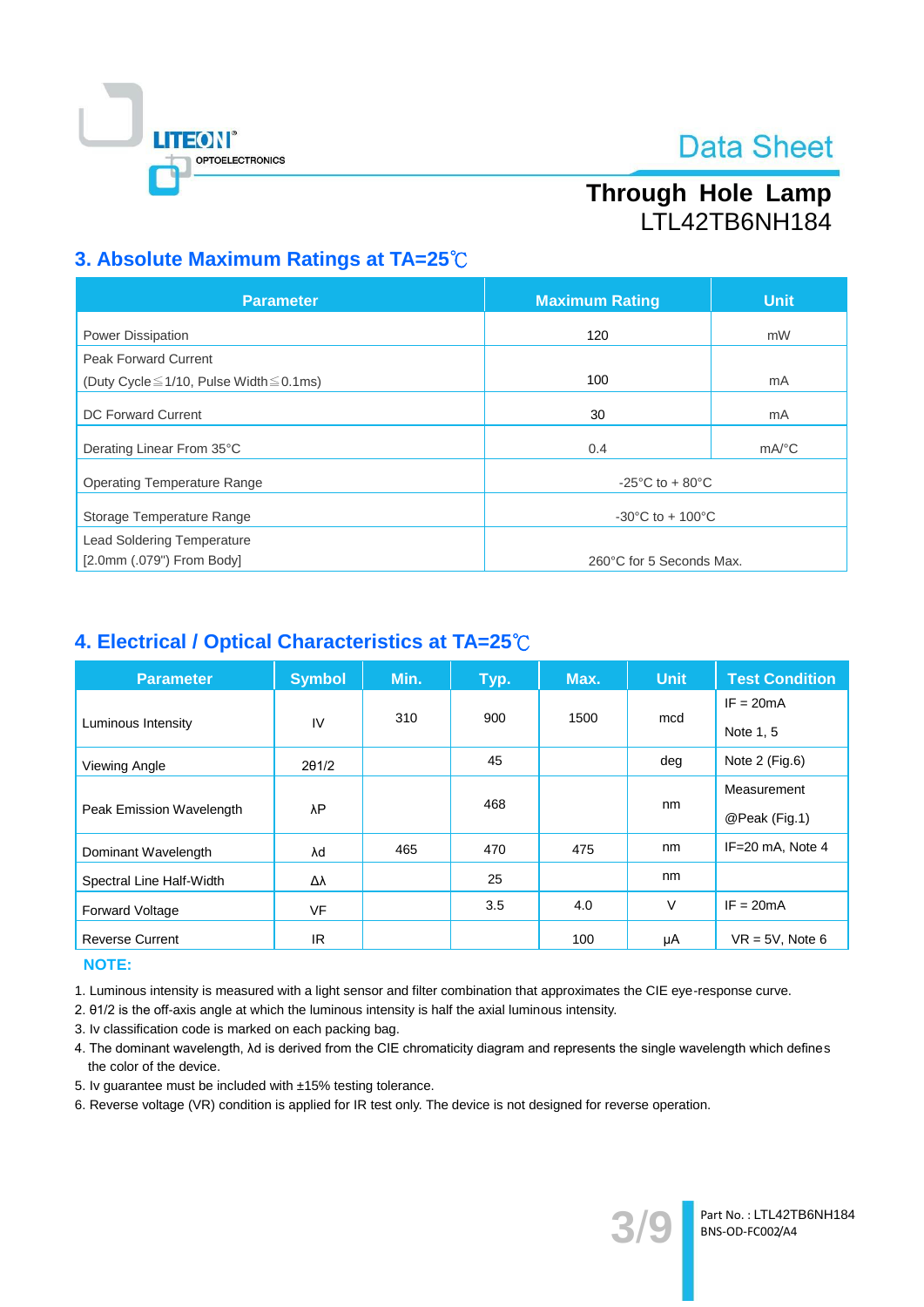

# Through Hole Lamp LTL42TB6NH184

### 5. Typical Electrical / Optical Characteristics Curves

(25°C Ambient Temperature Unless Otherwise Noted)





Fig.6 Spatial Distribution

Part No.: LTL42TB6NH184 BNS-OD-FC002/A4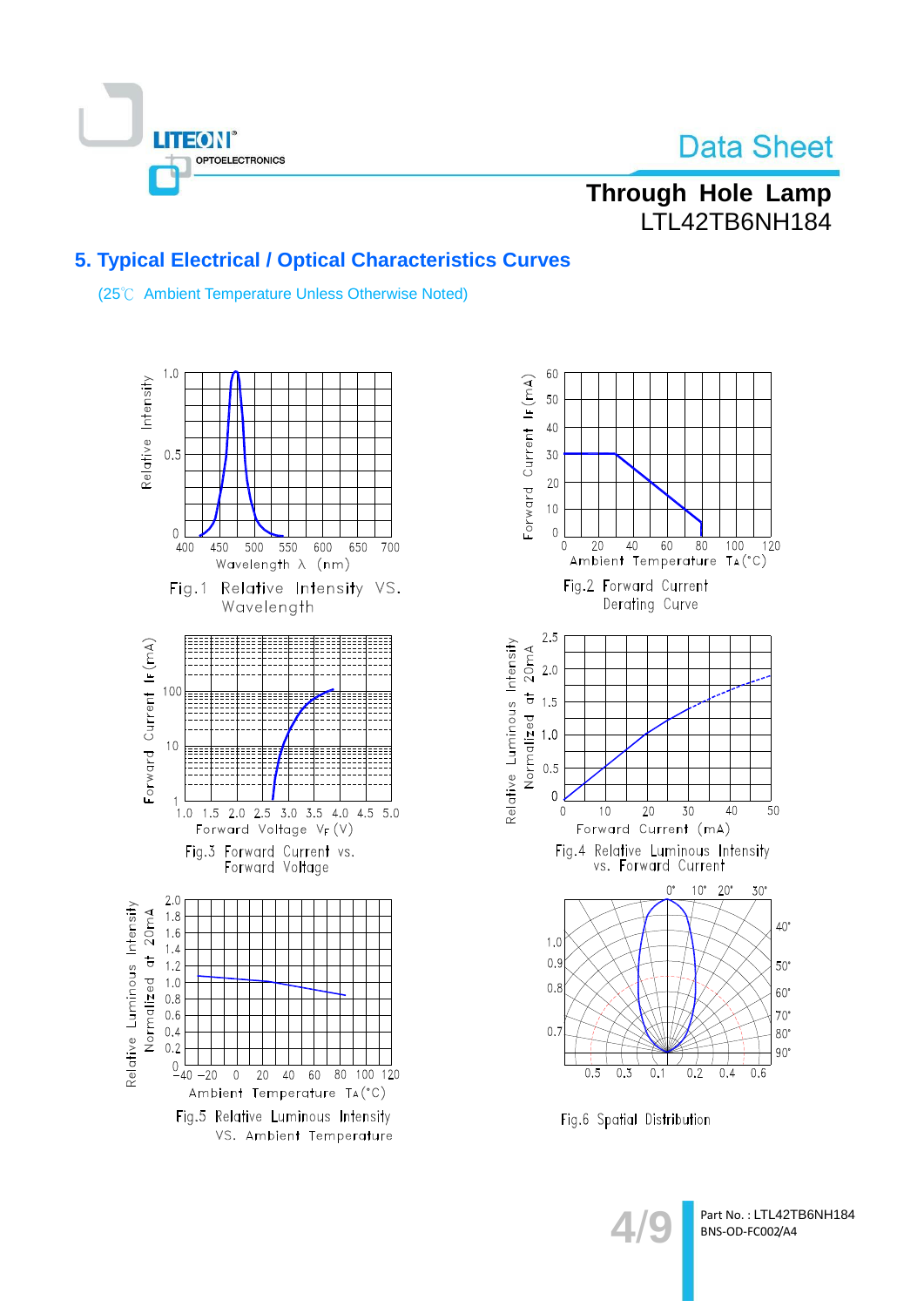

# Through Hole Lamp LTL42TB6NH184

### **6. Packing Specification**

### 500, 200 or 100 pcs per packing bag



10 packing bags per inner carton Total 5,000 pcs per inner carton



8 Inner cartons per outer carton

Total 40,000 pcs per outer carton

In every shipping lot, only the last pack will be non-full packing





Part No.: LTL42TB6NH184 BNS-OD-FC002/A4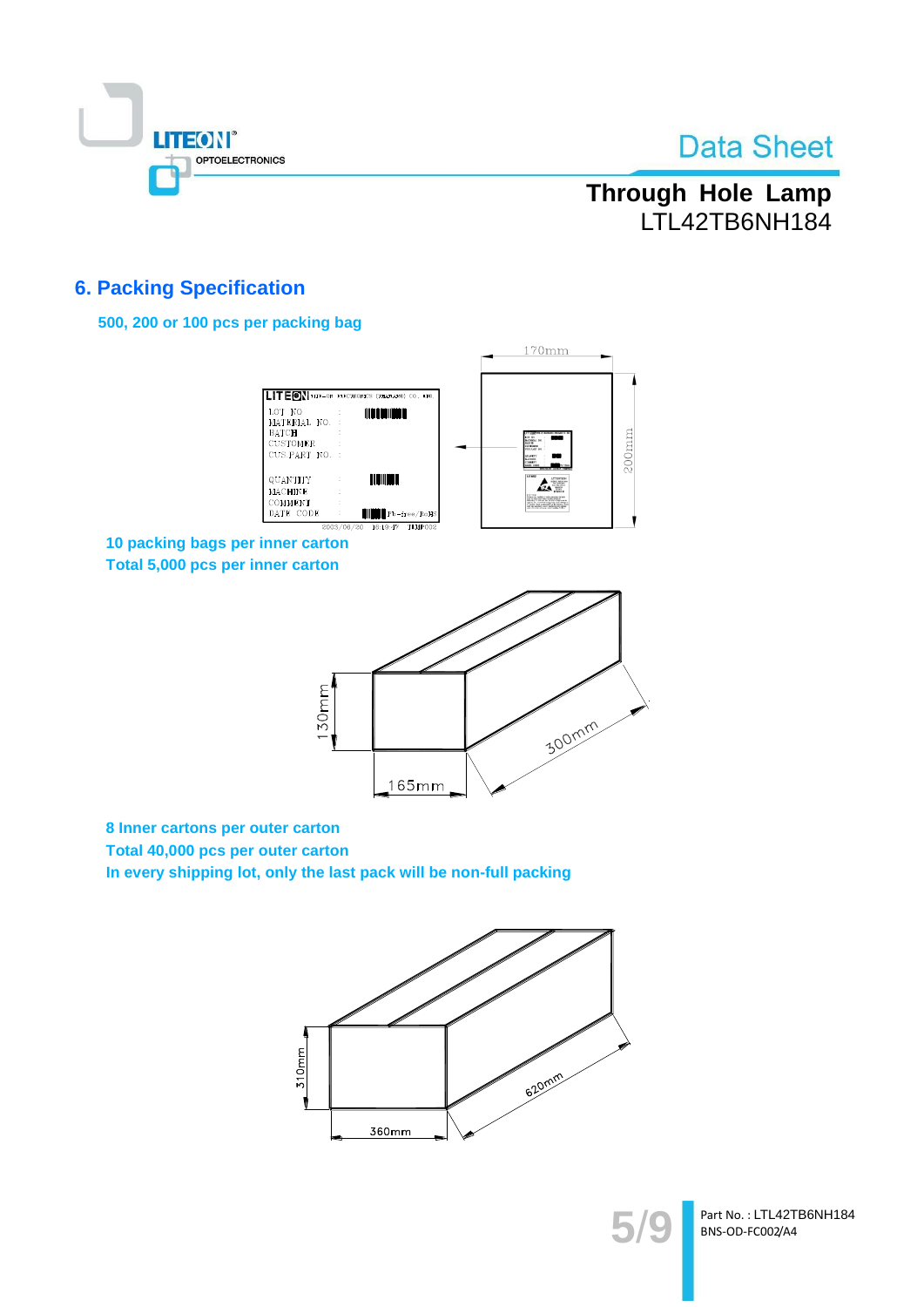

# Through Hole Lamp<br>LTL42TB6NH184

# **7. Bin Table Specification**

| Luminous Intensity, Unit: mcd, IF=20mA |      |      |  |  |
|----------------------------------------|------|------|--|--|
| <b>Iv Bin Code</b>                     | Min. | Max. |  |  |
| K                                      | 310  | 400  |  |  |
|                                        | 400  | 520  |  |  |
| M                                      | 520  | 680  |  |  |
| N                                      | 680  | 880  |  |  |
| P                                      | 880  | 1150 |  |  |
| Q                                      | 1150 | 1500 |  |  |

Note: Tolerance of each bin limit is ±15%

| Dominant Wavelength, Unit :nm, IF=20mA |       |       |  |  |
|----------------------------------------|-------|-------|--|--|
| Hue Bin Code                           | Min.  | Max.  |  |  |
| <b>B08</b>                             | 465.0 | 470.0 |  |  |
| <b>B09</b>                             | 470.0 | 475.0 |  |  |

Note: Tolerance of each bin limit is ±1nm

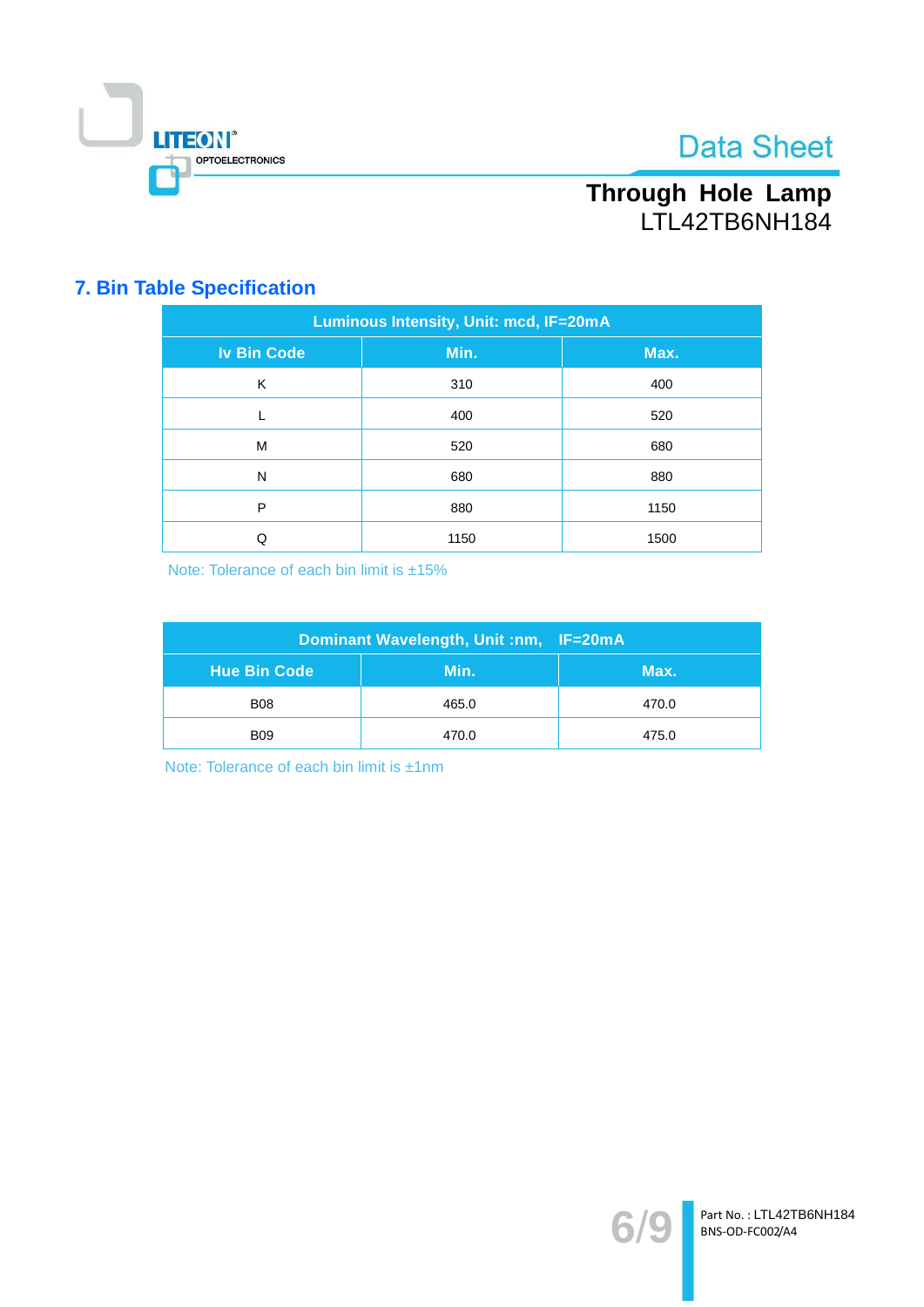

# **Through Hole Lamp** LTL42TB6NH184

### **8. CAUTIONS**

#### **8.1. Application**

This LED lamp is good for application of indoor and outdoor sign, also ordinary electronic equipment.

#### 8.2. Storage

The storage ambient for the LEDs should not exceed 30°C temperature or 70% relative humidity. It is recommended that LEDs out of their original packaging are used within three months. For extended storage out of their original packaging, it is recommended that the LEDs be stored in a sealed container with appropriate desiccant or in desiccators with nitrogen ambient.

#### 8.3. Cleaning

Use alcohol-based cleaning solvents such as isopropyl alcohol to clean the LEDs if necessary.

#### 8.4. Lead Forming & Assembly

During lead forming, the leads should be bent at a point at least 3mm from the base of LED lens. Do not use the base of the lead frame as a fulcrum during forming. Lead forming must be done before soldering, at normal temperature. During assembly on PCB, use minimum clinch force possible to avoid excessive mechanical stress.

#### 8.5. Soldering

When soldering, leave a minimum of 2mm clearance from the base of the lens/Holder to the soldering point. Dipping the lens/Holder into the solder must be avoided. Do not apply any external stress to the lead frame during soldering while the LED is at high temperature.

#### **Recommended soldering conditions:**

|                                           | <b>Soldering iron</b>                                                                                              | <b>Wave soldering</b>                                                          |                                                                                                                                            |  |
|-------------------------------------------|--------------------------------------------------------------------------------------------------------------------|--------------------------------------------------------------------------------|--------------------------------------------------------------------------------------------------------------------------------------------|--|
| Temperature<br>Soldering time<br>Position | $350^{\circ}$ C Max.<br>3 seconds Max.<br>(one time only)<br>No closer than 2mm<br>from the base of the epoxy bulb | Pre-heat<br>Pre-heat time<br>Solder wave<br>Soldering time<br>Dipping Position | $120^{\circ}$ C Max.<br>100 seconds Max.<br>$260^{\circ}$ C Max.<br>5 seconds Max.<br>No lower than 2mm from the<br>base of the epoxy bulb |  |

Note: Excessive soldering temperature and/or time might result in deformation of the LED lens or catastrophic failure of the LED. IR reflow is not suitable process for through hole type LED lamp product. Max temperature of wave soldering is not means that Holder's HDT/Melting temperature.

#### 8.6. Drive Method

An LED is a current-operated device. In order to ensure intensity uniformity on multiple LEDs connected in parallel in an application, it is recommended that a current limiting resistor be incorporated in the drive circuit, in series with each LED as shown in Circuit A below.







**Circuit model (B)** 

(A) Recommended circuit

(B) The brightness of each LED might appear different due to the differences in the I-V characteristics of those LEDs.

Part No.: LTL42TB6NH184 BNS-OD-FC002/A4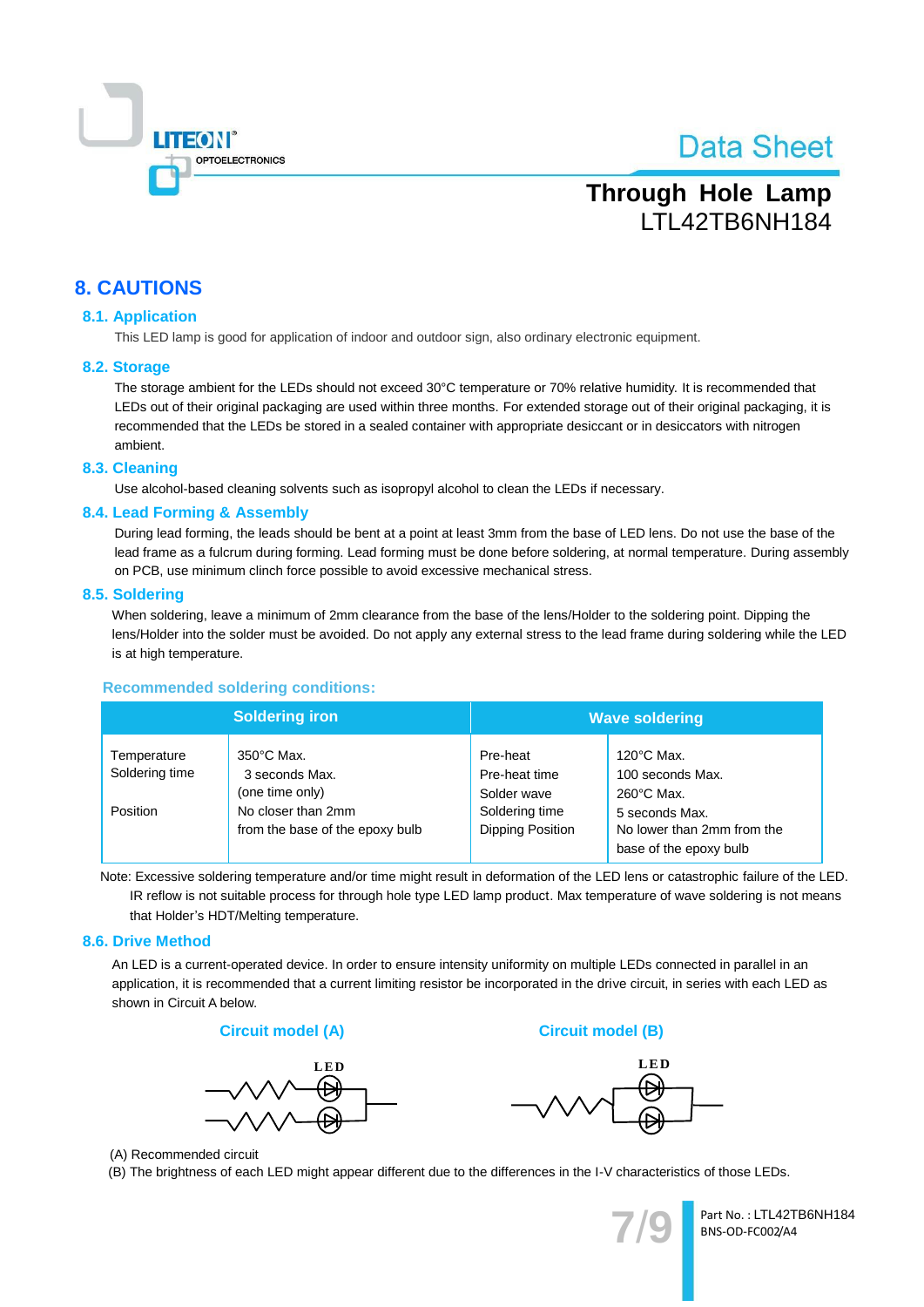

# **Through Hole Lamp** LTL42TB6NH184

### 8.7. ESD (Electrostatic Discharge)

### Static Electricity or power surge will damage the LED. **Suggestions to prevent ESD damage:**

- Use a conductive wrist band or anti-electrostatic glove when handling these LEDs
- All devices, equipment, and machinery must be properly grounded
- Work tables, storage racks, etc. should be properly grounded
- Use ion blower to neutralize the static charge which might have built up on surface of the LEDs plastic lens as a result of friction between LEDs during storage and handing

#### **Suggested checking list:**

#### **Training and Certification**

8.7.1.1. Everyone working in a static-safe area is ESD-certified?

8.7.1.2. Training records kept and re-certification dates monitored?

#### **Static-Safe Workstation & Work Areas**

8.7.2.1. Static-safe workstation or work-areas have ESD signs?

- 8.7.2.2. All surfaces and objects at all static-safe workstation and within 1 ft measure less than 100V?
- 8.7.2.3. All ionizer activated, positioned towards the units?
- 8.7.2.4. Each work surface mats grounding is good?

#### **Personnel Grounding**

- 8.7.3.1. Every person (including visitors) handling ESD sensitive (ESDS) items wear wrist strap, heel strap or conductive shoes with conductive flooring?
- 8.7.3.1. If conductive footwear used, conductive flooring also present where operator stand or walk?
- 8.7.3.2. Garments, hairs or anything closer than 1 ft to ESD items measure less than 100V\*?
- 8.7.3.3. Every wrist strap or heel strap/conductive shoes checked daily and result recorded for all DLs?
- 8.7.3.4. All wrist strap or heel strap checkers calibration up to date?

Note: \*50V for Blue LED.

#### **Device Handling**

8.7.4.1. Every ESDS items identified by EIA-471 labels on item or packaging?

- 8.7.4.2. All ESDS items completely inside properly closed static-shielding containers when not at static-safe workstation?
- 8.7.4.3. No static charge generators (e.g. plastics) inside shielding containers with ESDS items?
- 8.7.4.4. All flexible conductive and dissipative package materials inspected before reuse or recycle?

#### **Others**

- 8.7.5.1. Audit result reported to entity ESD control coordinator?
- 8.7.5.2. Corrective action from previous audits completed?
- 8.7.5.3. Are audit records complete and on file?